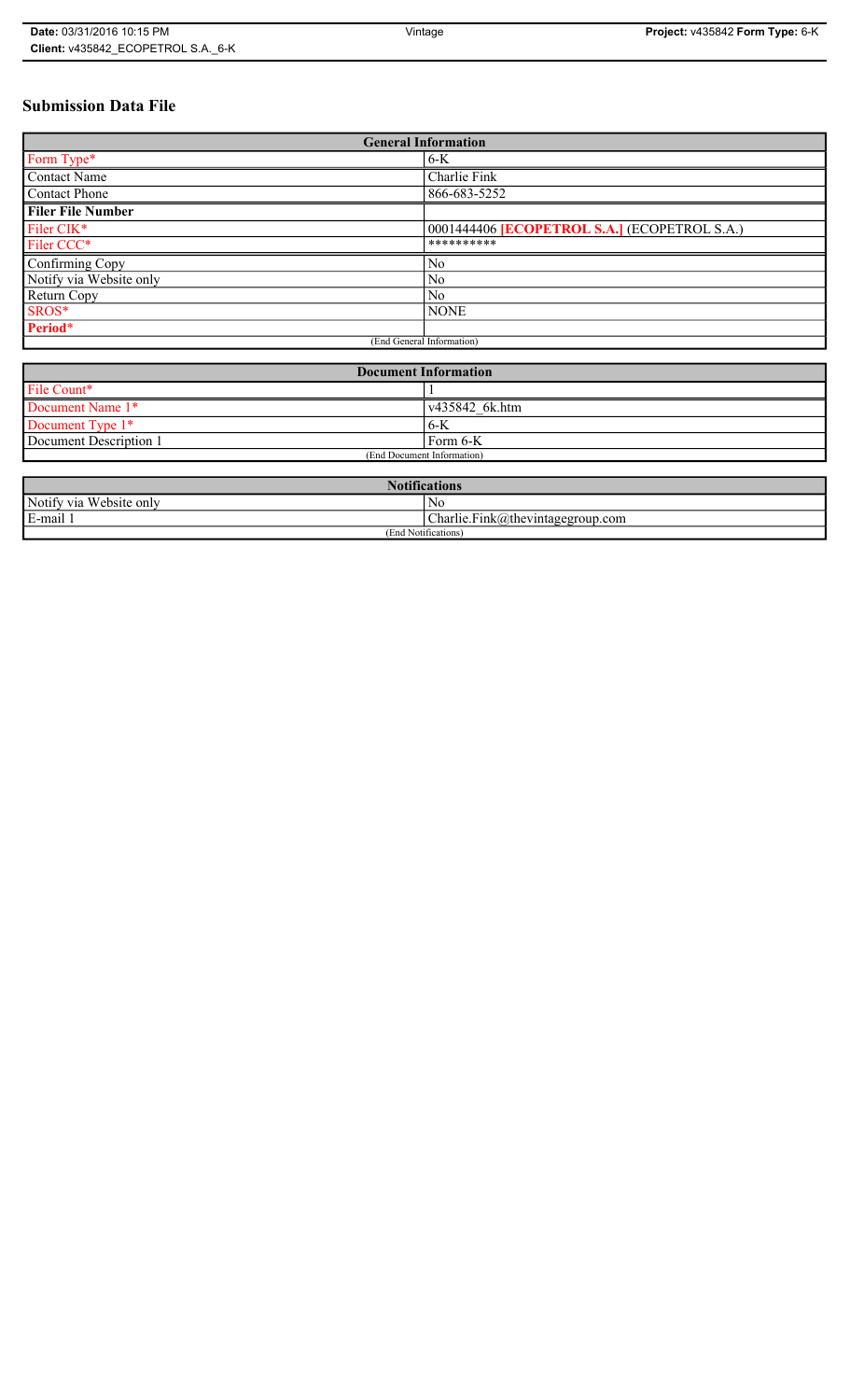#### **UNITED STATES SECURITIES AND EXCHANGE COMMISSION Washington, D.C. 20549**

### **FORM 6-K**

# **REPORT OF FOREIGN PRIVATE ISSUER PURSUANT TO RULE 13a-16 OR 15d-16 UNDER THE SECURITIES EXCHANGE ACT OF 1934**

For the month of March, 2016 Commission File Number 001-34175

ECOPETROL S.A.

(Exact name of registrant as specified in its charter)

N.A.

(Translation of registrant's name into English)

COLOMBIA

(Jurisdiction of incorporation or organization)

Carrera 13 No. 36 – 24

BOGOTA D.C. – COLOMBIA (Address of principal executive offices)

Indicate by check mark whether the registrant files or will file annual reports under cover of Form 20-F or Form 40-F.

Form 20-F  $\boxtimes$  Form 40-F  $\Box$ 

Indicate by check mark if the registrant is submitting the Form 6-K in paper as permitted by Regulation S-T Rule 101(b)(1)

 $Yes \Box$  No  $\boxtimes$ 

Indicate by check mark if the registrant is submitting the Form 6-K in paper as permitted by Regulation S-T Rule 101(b)(7)

 $Yes \Box$  No  $\boxtimes$ 

Indicate by check mark whether the registrant by furnishing the information contained in this form is also thereby furnishing the information to the Commission pursuant to Rule 12g3-2(b) under the Securities Exchange Act of 1934.

 $Yes \Box$  No  $\boxtimes$ 

If "Yes" is marked, indicate below the file number assigned to the registrant in connection with Rule 12g3-2(b): 82- N/A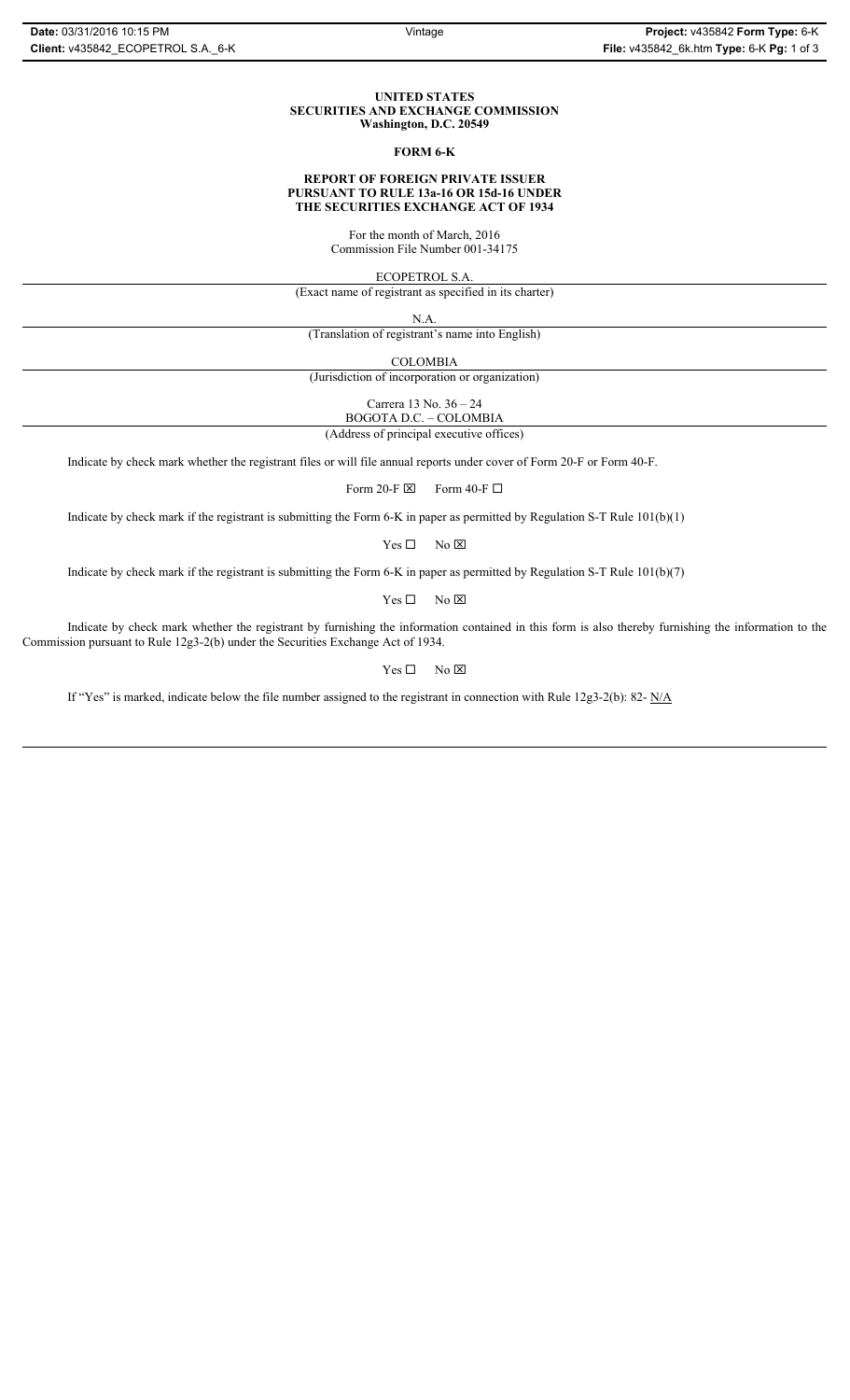| Date: 03/31/2016 10:15 PM          | Vintage | Proi                |
|------------------------------------|---------|---------------------|
| Client: v435842 ECOPETROL S.A. 6-K |         | <b>File: v43584</b> |

Ecopetrol S.A. (BVC: ECOPETROL; NYSE: EC) announces the composition of its Board of Directors as of March 31, 2016:

Representatives from the Government of Colombia:

- x Minister of Finance and Public Credit
- Director of the National Planning Department

Independent representatives:

- Gustavo Adolfo Carvajal Sinisterra
- Jorge G. Pinzón Sánchez
- Jaime Ardila Gómez
- Carlos Cure Cure
- Joaquín Moreno Uribe

-----------------------------------------

- Horacio Ferreira Rueda (representative from the hydrocarbons producing provinces)
- x Roberto Steiner Sampedro (representative of the minority shareholders)

## **Bogota, March 31, 2016**

*Ecopetrol is the largest company in Colombia and is an integrated oil & gas company; it is among the top 50 oil companies in the world and among the four top ones in Latin America. Besides Colombia - where it generates over 60% of the national production - it has exploration and production activities in Brazil, Peru & the US (Gulf of Mexico). Ecopetrol owns the largest refinery in Colombia and most of the pipeline and multi-product pipeline network in the country, and is significantly increasing its participation in bio-fuels.*

*This release contains statements that may be considered forward looking statements within the meaning of Section 27A of the U.S. Securities Act of 1933 and Section 21E of the U.S. Securities Exchange Act of 1934. All forward-looking statements, whether made in this release or in future filings or press releases or orally, address matters that involve risks and uncertainties, including in respect of the Company's prospects for growth and its ongoing access to capital to fund the Company's business plan, among others. Consequently, changes in the following factors, among others, could cause actual results to differ materially from those included in the forward-looking statements: market prices of oil & gas, our exploration and production activities, market conditions, applicable regulations, the exchange rate, the Company's competitiveness and the performance of Colombia's economy and industry, to mention a few. We do not intend, and do not assume any obligation to update these forward-looking statements.*

**For further information, please contact:** 

**Head of Corporate Finance and Investor Relations** María Catalina Escobar Phone: (+571) 234 5190 E-mail: investors@ecopetrol.com.co

**Media Relations (Colombia)**  Jorge Mauricio Tellez Phone: + 571-234-4329 E-mail: mauricio.tellez@ecopetrol.com.co